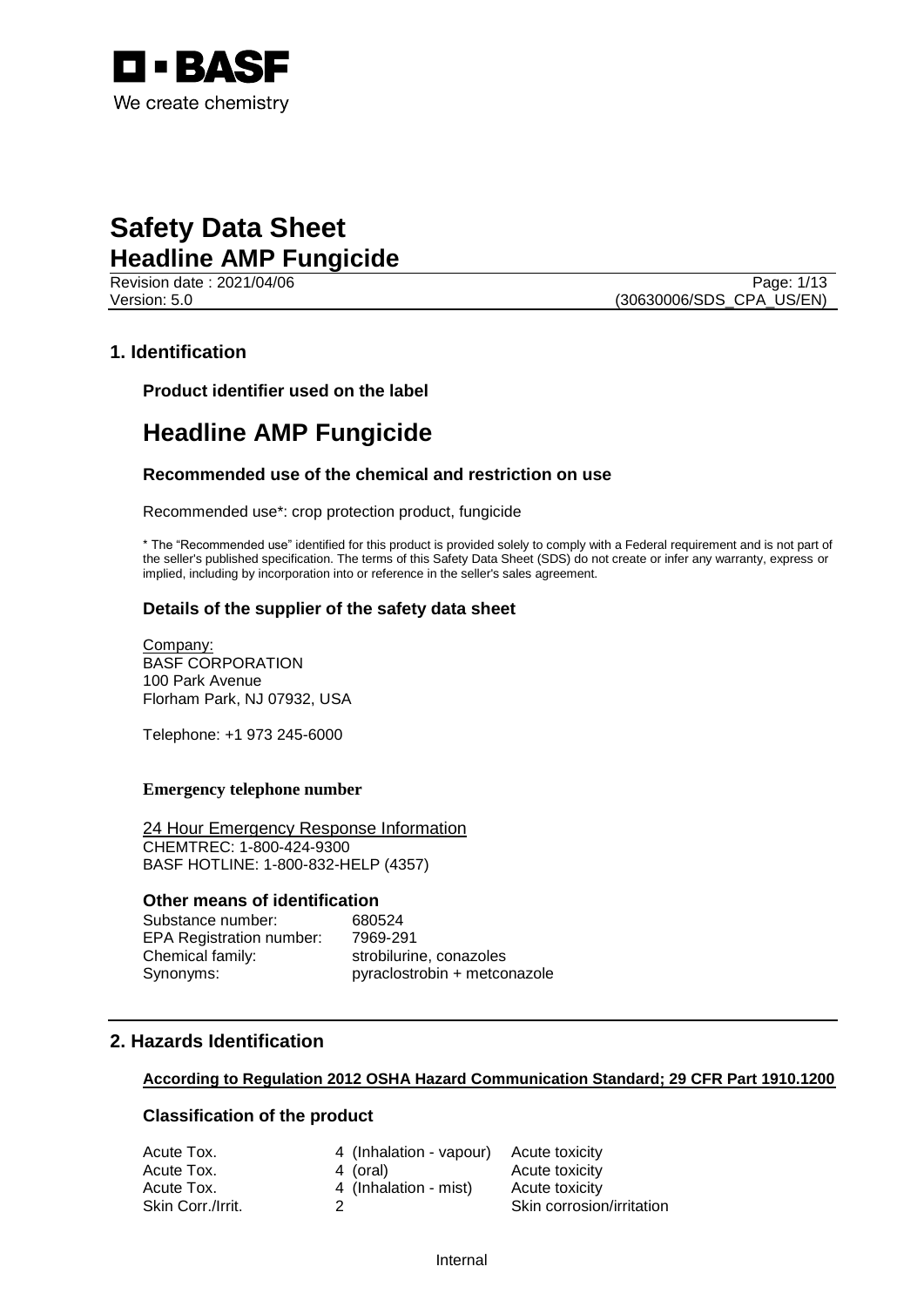| וופטאוווופ רוווו ו מוואַוטוע              |                                                  |                                                                        |
|-------------------------------------------|--------------------------------------------------|------------------------------------------------------------------------|
| Revision date: 2021/04/06<br>Version: 5.0 |                                                  | Page: 2/13<br>(30630006/SDS_CPA_US/EN)                                 |
|                                           |                                                  |                                                                        |
| Skin Sens.                                | 1B                                               | Skin sensitization                                                     |
| Repr.                                     | 2 (unborn child)                                 | Reproductive toxicity                                                  |
| <b>Aquatic Acute</b>                      | $\overline{2}$                                   | Hazardous to the aquatic environment - acute                           |
| <b>Aquatic Chronic</b>                    | $\overline{2}$                                   | Hazardous to the aquatic environment - chronic                         |
| <b>Label elements</b>                     |                                                  |                                                                        |
| Pictogram:                                |                                                  |                                                                        |
|                                           |                                                  |                                                                        |
| Signal Word:                              |                                                  |                                                                        |
| Warning                                   |                                                  |                                                                        |
| <b>Hazard Statement:</b>                  |                                                  |                                                                        |
| H315                                      | Causes skin irritation.                          |                                                                        |
| H317                                      | May cause an allergic skin reaction.             |                                                                        |
| H361                                      | Suspected of damaging the unborn child.          |                                                                        |
| H302 + H332                               | Harmful if swallowed or if inhaled               |                                                                        |
| H401                                      | Toxic to aquatic life.                           |                                                                        |
| H411                                      | Toxic to aquatic life with long lasting effects. |                                                                        |
| Precautionary Statements (Prevention):    |                                                  |                                                                        |
| P280                                      |                                                  | Wear protective gloves, protective clothing and eye protection or face |
|                                           | protection.                                      |                                                                        |
| P271                                      | Use only outdoors or in a well-ventilated area.  |                                                                        |
| P273                                      | Avoid release to the environment.                |                                                                        |
| P260                                      | Do not breathe mist or vapour.                   |                                                                        |
| P201                                      | Obtain special instructions before use.          |                                                                        |
| P202                                      |                                                  | Do not handle until all safety precautions have been read and          |
|                                           | understood.                                      |                                                                        |
| P272                                      |                                                  | Contaminated work clothing should not be allowed out of the workplace. |
| P270                                      |                                                  | Do not eat, drink or smoke when using this product.                    |
| P264                                      |                                                  | Wash contaminated body parts thoroughly after handling.                |
| Precautionary Statements (Response):      |                                                  |                                                                        |
| P308 + P311                               |                                                  | IF exposed or concerned: Call a POISON CENTER or physician.            |
| P304 + P340                               |                                                  | IF INHALED: Remove person to fresh air and keep comfortable for        |

| P304 + P340 | IF INHALED: Remove person to fresh air and keep comfortable for |
|-------------|-----------------------------------------------------------------|
|             | breathing.                                                      |
| P303 + P352 | IF ON SKIN (or hair): Wash with plenty of soap and water.       |
| P330        | Rinse mouth                                                     |
| P332 + P313 | If skin irritation occurs: Get medical attention.               |
| P362 + P364 | Take off contaminated clothing and wash it before reuse.        |
| P391        | Collect spillage.                                               |
|             |                                                                 |

Precautionary Statements (Storage):

P405 Store locked up.

Precautionary Statements (Disposal):<br>P501 Dispose of co Dispose of contents and container to hazardous or special waste collection point.

## **Hazards not otherwise classified**

Labeling of special preparations (GHS): Product contains the following components and may cause an allergic skin reaction: Acticide MBS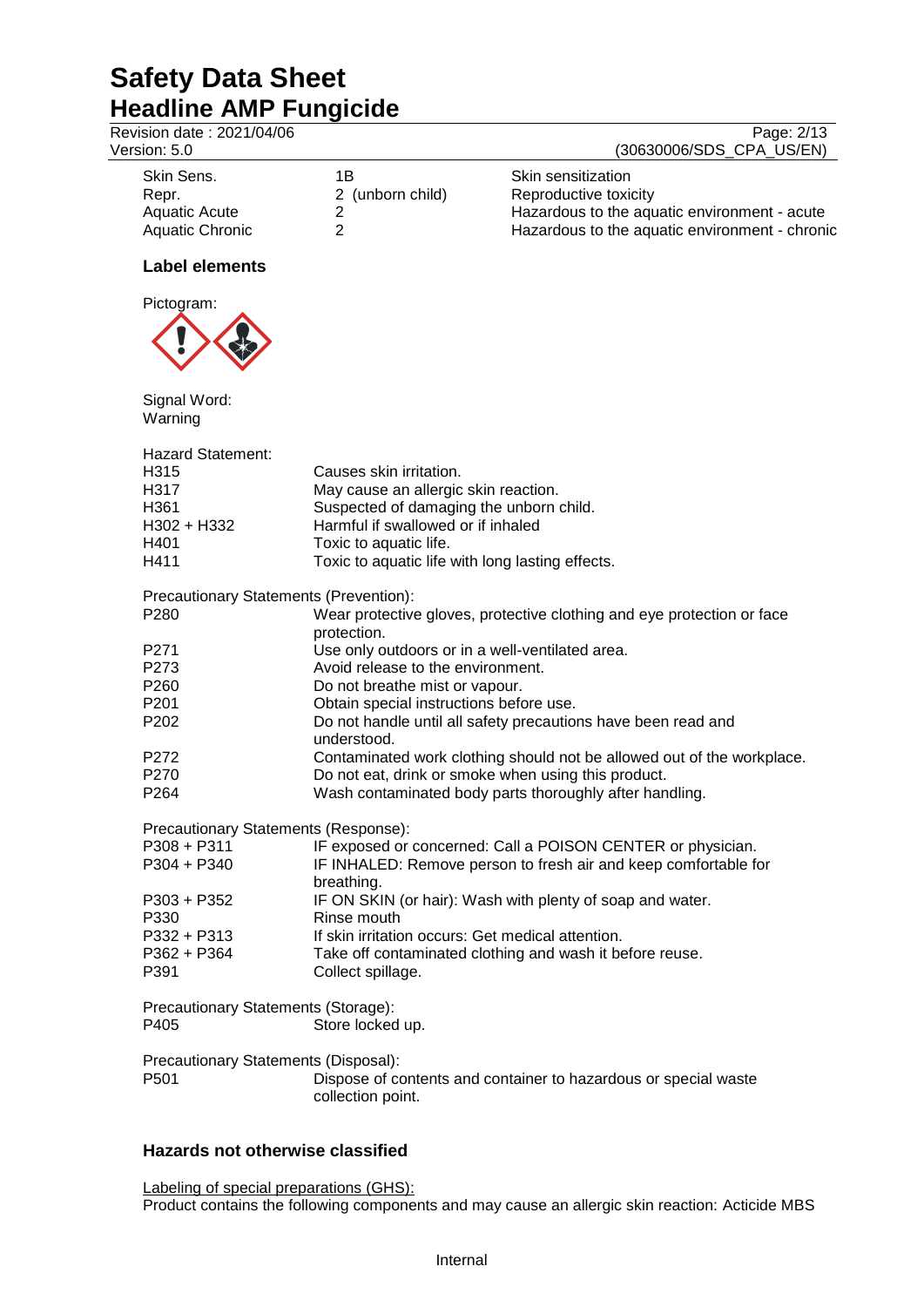## **3. Composition / Information on Ingredients**

## **According to Regulation 2012 OSHA Hazard Communication Standard; 29 CFR Part 1910.1200**

#### metconazole

CAS Number: 125116-23-6 Content (W/W): 5.19 % Synonym: Cyclopentanol, 5-[(4-chlorophenyl)methyl]-2,2-dimethyl-1-(1H-1,2,4 triazol-1-ylmethyl)-

#### pyraclostrobin

CAS Number: 175013-18-0 Content (W/W): 13.77 % Synonym: Carbamic acid, [2-[[[1-(4-chlorophenyl)-1H-pyrazol-3 yl]oxy]methyl]phenyl]methoxy-, methyl ester

#### Propylene glycol

CAS Number: 57-55-6 Content (W/W): < 5.0% Synonym: Propylene glycol

## **4. First-Aid Measures**

#### **Description of first aid measures**

#### **General advice:**

First aid providers should wear personal protective equipment to prevent exposure. Remove contaminated clothing. Move person to fresh air. If person is not breathing, call 911 or ambulance, then give artificial respiration, preferably mouth-to-mouth if possible. In case of intoxication, call a poison control center or physician for treatment advice, taking the packaging or the label of the product.

#### **If inhaled:**

Keep patient calm, remove to fresh air, seek medical attention.

#### **If on skin:**

Wash thoroughly with soap and water

#### **If in eyes:**

Wash affected eyes for at least 15 minutes under running water with eyelids held open, consult an eye specialist.

#### **If swallowed:**

Immediately rinse mouth and then drink 200-300 ml of water, seek medical attention.

## **Most important symptoms and effects, both acute and delayed**

Symptoms: Information, i.e. additional information on symptoms and effects may be included in the GHS labeling phrases available in Section 2 and in the Toxicological assessments available in Section 11., (Further) symptoms and / or effects are not known so far

#### **Indication of any immediate medical attention and special treatment needed**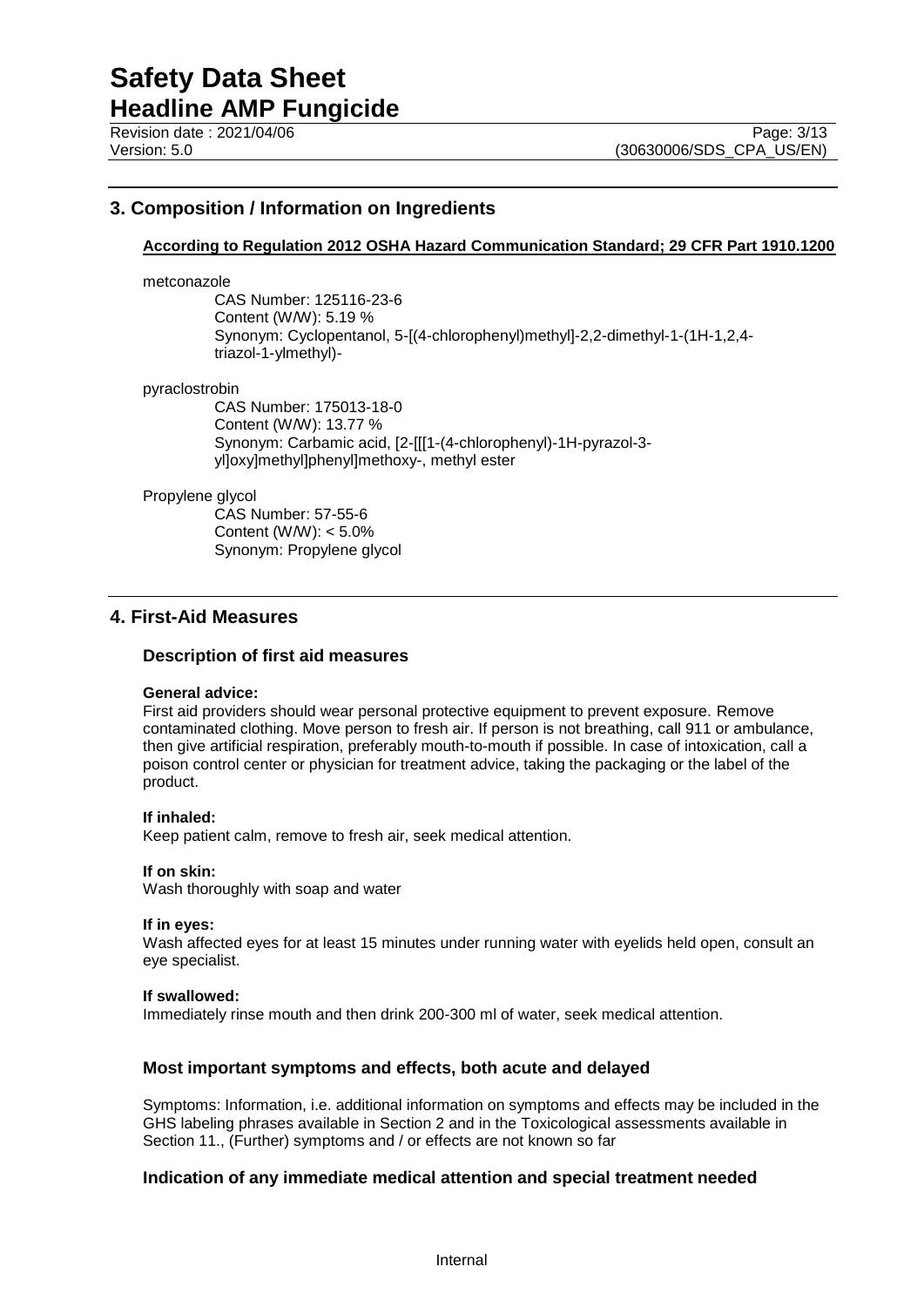Revision date : 2021/04/06 Page: 4/13<br>Version: 5.0 (30630006/SDS CPA US/EN) (30630006/SDS\_CPA\_US/EN)

Note to physician

Treatment: Treat according to symptoms (decontamination, vital functions), no known specific antidote.

## **5. Fire-Fighting Measures**

## **Extinguishing media**

Suitable extinguishing media: foam, dry powder, carbon dioxide, water spray

#### **Special hazards arising from the substance or mixture**

Hazards during fire-fighting: carbon monoxide, carbon dioxide, nitrogen oxides, chlorine compounds The substances/groups of substances mentioned can be released in case of fire.

## **Advice for fire-fighters**

Protective equipment for fire-fighting: Firefighters should be equipped with self-contained breathing apparatus and turn-out gear.

#### **Further information:**

Evacuate area of all unnecessary personnel. Contain contaminated water/firefighting water. Do not allow to enter drains or waterways.

## **6. Accidental release measures**

## **Personal precautions, protective equipment and emergency procedures**

Take appropriate protective measures. Clear area. Shut off source of leak only under safe conditions. Extinguish sources of ignition nearby and downwind. Ensure adequate ventilation. Wear suitable personal protective clothing and equipment.

## **Environmental precautions**

Do not discharge into the subsoil/soil. Do not discharge into drains/surface waters/groundwater. Contain contaminated water/firefighting water.

## **Methods and material for containment and cleaning up**

Dike spillage. Pick up with suitable absorbent material. Place into suitable containers for reuse or disposal in a licensed facility. Spilled substance/product should be recovered and applied according to label rates whenever possible. If application of spilled substance/product is not possible, then spills should be contained, solidified, and placed in suitable containers for disposal. After decontamination, spill area can be washed with water. Collect wash water for approved disposal.

## **7. Handling and Storage**

#### **Precautions for safe handling**

RECOMMENDATIONS ARE FOR MANUFACTURING, COMMERCIAL BLENDING, AND PACKAGING WORKERS. PESTICIDE APPLICATORS & WORKERS must refer to the Product Label and Directions for Use attached to the product for Agricultural Use Requirements in accordance with the EPA Worker Protection Standard 40 CFR part 170. Ensure adequate ventilation. Provide good ventilation of working area (local exhaust ventilation if necessary). Keep away from sources of ignition - No smoking. Keep container tightly sealed. Protect contents from the effects of light. Protect against heat. Protect from air. Handle and open container with care. Do not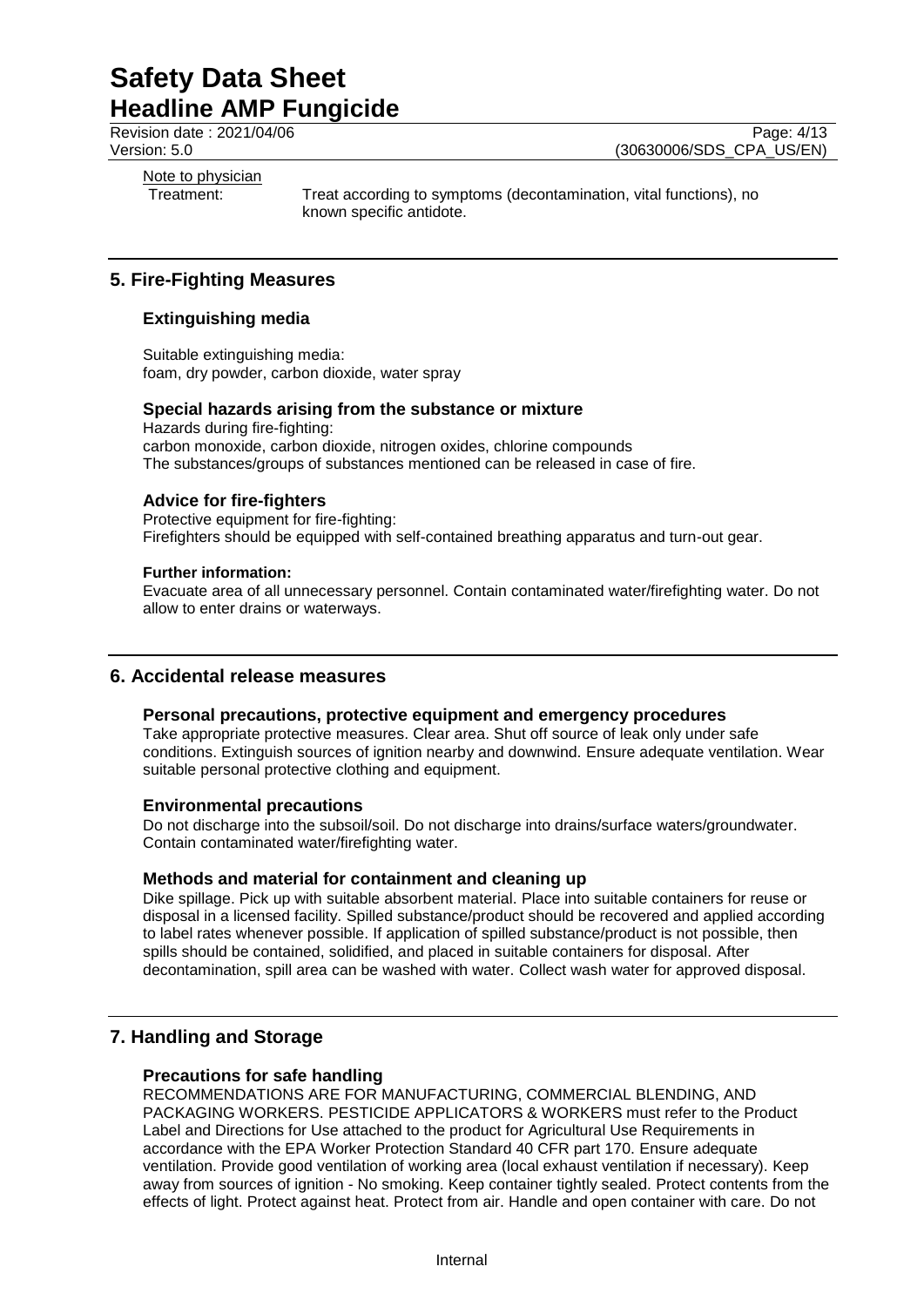Revision date : 2021/04/06 Page: 5/13<br>Version: 5.0 (30630006/SDS CPA US/EN)

(30630006/SDS\_CPA\_US/EN)

open until ready to use. Once container is opened, content should be used as soon as possible. Avoid aerosol formation. Avoid dust formation. Provide means for controlling leaks and spills. Do not return residues to the storage containers. Follow label warnings even after container is emptied. The substance/ product may be handled only by appropriately trained personnel. Avoid all direct contact with the substance/product. Avoid contact with the skin, eyes and clothing. Avoid inhalation of dusts/mists/vapours. Wear suitable personal protective clothing and equipment.

#### Protection against fire and explosion:

The relevant fire protection measures should be noted. Fire extinguishers should be kept handy. Avoid all sources of ignition: heat, sparks, open flame. Sources of ignition should be kept well clear. Avoid extreme heat. Keep away from oxidizable substances. Electrical equipment should conform to national electric code. Ground all transfer equipment properly to prevent electrostatic discharge. Electrostatic discharge may cause ignition.

No special precautions necessary. The substance/product is non-combustible. Product is not explosive.

#### **Conditions for safe storage, including any incompatibilities**

Segregate from incompatible substances. Segregate from foods and animal feeds. Segregate from textiles and similar materials.

Further information on storage conditions: Keep only in the original container in a cool, dry, wellventilated place away from ignition sources, heat or flame. Protect containers from physical damage. Protect against contamination. The authority permits and storage regulations must be observed.

## **8. Exposure Controls/Personal Protection**

**Users of a pesticidal product should refer to the product label for personal protective equipment requirements.**

|             | Components with occupational exposure limits |  |
|-------------|----------------------------------------------|--|
| Metconazole | TWA value 1 mg/m3 Respirable dust;           |  |

#### **Advice on system design:**

Whenever possible, engineering controls should be used to minimize the need for personal protective equipment.

#### **Personal protective equipment**

#### **RECOMMENDATIONS FOR MANUFACTURING, COMMERCIAL BLENDING, AND PACKAGING WORKERS:**

#### **Respiratory protection:**

Wear respiratory protection if ventilation is inadequate. Wear a NIOSH-certified (or equivalent) TC23C Chemical/Mechanical type filter system to remove a combination of particles, gas and vapours. For situations where the airborne concentrations may exceed the level for which an air purifying respirator is effective, or where the levels are unknown or Immediately Dangerous to Life or Health (IDLH), use NIOSH-certified full facepiece pressure demand self-contained breathing apparatus (SCBA) or a full facepiece pressure demand supplied-air respirator (SAR) with escape provisions.

#### **Hand protection:**

Chemical resistant protective gloves, Protective glove selection must be based on the user's assessment of the workplace hazards.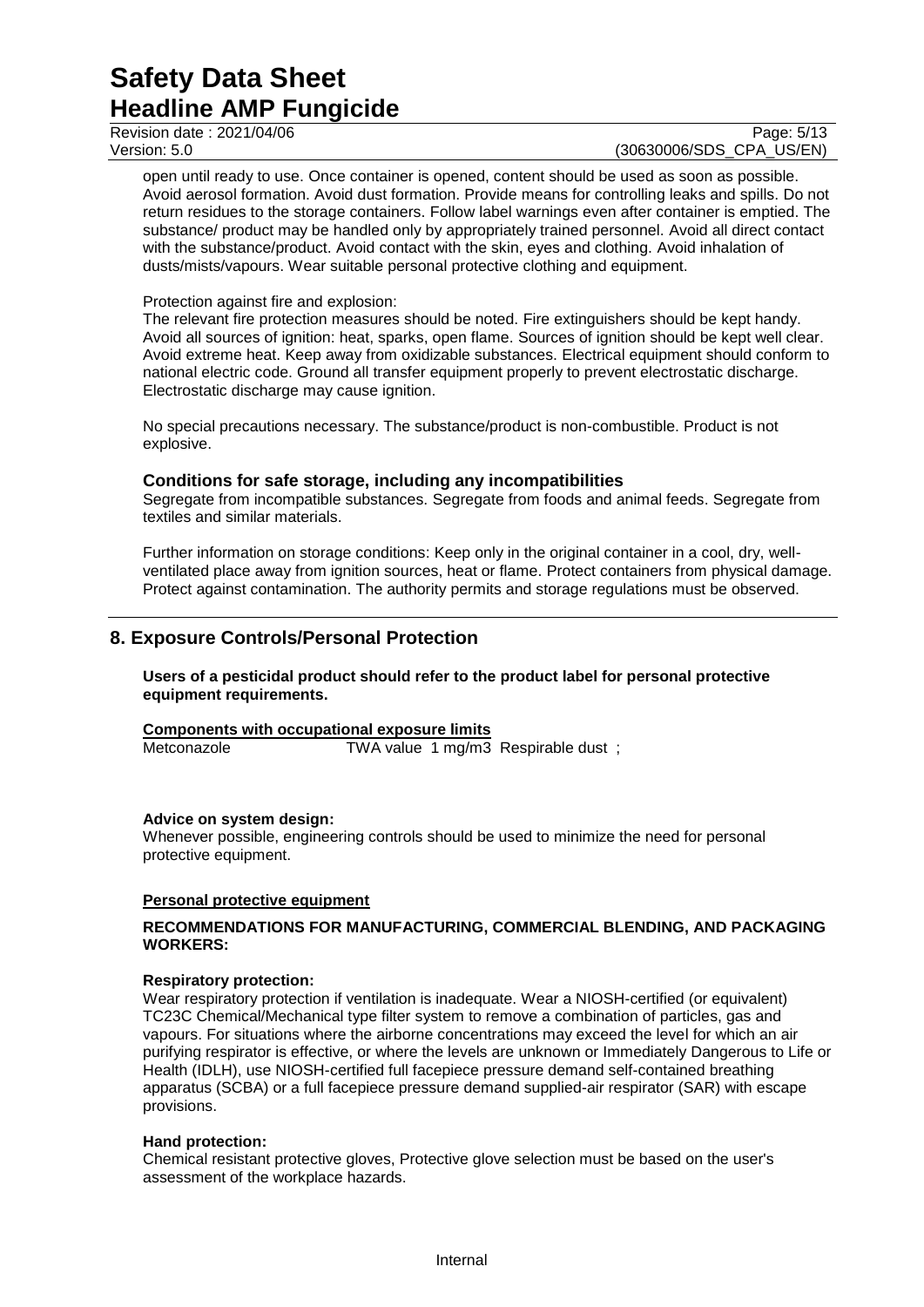Revision date : 2021/04/06 Page: 6/13<br>Version: 5.0 (30630006/SDS CPA US/EN) (30630006/SDS\_CPA\_US/EN)

#### **Eye protection:**

Safety glasses with side-shields. Tightly fitting safety goggles (chemical goggles). Wear face shield if splashing hazard exists.

#### **Body protection:**

Body protection must be chosen depending on activity and possible exposure, e.g. head protection, apron, protective boots, chemical-protection suit.

#### **General safety and hygiene measures:**

Wear long sleeved work shirt and long work pants in addition to other stated personal protective equipment. Work place should be equipped with a shower and an eye wash. Handle in accordance with good industrial hygiene and safety practice. Personal protective equipment should be decontaminated prior to reuse. Gloves must be inspected regularly and prior to each use. Replace if necessary (e.g. pinhole leaks). Take off immediately all contaminated clothing. Store work clothing separately. Hands and/or face should be washed before breaks and at the end of the shift. No eating, drinking, smoking or tobacco use at the place of work. Keep away from food, drink and animal feeding stuffs. Store work clothing separately. Keep away from food, drink and animal feeding stuffs.

## **9. Physical and Chemical Properties**

| odourless<br>Odour:<br>Odour threshold:<br>not applicable, odour not perceivable<br>Colour:<br>white<br>pH value:<br>approx. $4 - 6$<br>$(1\%$ (m), 25 °C)<br>approx. 0 °C<br>Melting point:<br>Information applies to the solvent.<br>approx. 100 °C<br>Boiling point:<br>Information applies to the solvent. |
|----------------------------------------------------------------------------------------------------------------------------------------------------------------------------------------------------------------------------------------------------------------------------------------------------------------|
|                                                                                                                                                                                                                                                                                                                |
|                                                                                                                                                                                                                                                                                                                |
|                                                                                                                                                                                                                                                                                                                |
|                                                                                                                                                                                                                                                                                                                |
|                                                                                                                                                                                                                                                                                                                |
|                                                                                                                                                                                                                                                                                                                |
|                                                                                                                                                                                                                                                                                                                |
|                                                                                                                                                                                                                                                                                                                |
|                                                                                                                                                                                                                                                                                                                |
| > 200 °F<br>Flash point:                                                                                                                                                                                                                                                                                       |
| Non-flammable.                                                                                                                                                                                                                                                                                                 |
| Flammability:<br>Based on the structure or composition                                                                                                                                                                                                                                                         |
| there is no indication of flammability                                                                                                                                                                                                                                                                         |
| As a result of our experience with this<br>Lower explosion limit:                                                                                                                                                                                                                                              |
| product and our knowledge of its                                                                                                                                                                                                                                                                               |
| composition we do not expect any                                                                                                                                                                                                                                                                               |
| hazard as long as the product is used                                                                                                                                                                                                                                                                          |
| appropriately and in accordance with                                                                                                                                                                                                                                                                           |
| the intended use.                                                                                                                                                                                                                                                                                              |
| Upper explosion limit:<br>As a result of our experience with this                                                                                                                                                                                                                                              |
| product and our knowledge of its                                                                                                                                                                                                                                                                               |
| composition we do not expect any                                                                                                                                                                                                                                                                               |
| hazard as long as the product is used                                                                                                                                                                                                                                                                          |
| appropriately and in accordance with                                                                                                                                                                                                                                                                           |
| the intended use.                                                                                                                                                                                                                                                                                              |
| Autoignition:<br>Based on the water content the                                                                                                                                                                                                                                                                |
| product does not ignite.                                                                                                                                                                                                                                                                                       |
| approx. 1.06 g/cm3<br>Density:                                                                                                                                                                                                                                                                                 |
| (20 °C)                                                                                                                                                                                                                                                                                                        |
| not applicable<br>Vapour density:                                                                                                                                                                                                                                                                              |
| Partitioning coefficient n-<br>not applicable                                                                                                                                                                                                                                                                  |
| octanol/water (log Pow):                                                                                                                                                                                                                                                                                       |
| Thermal decomposition:<br>No decomposition if stored and handled as                                                                                                                                                                                                                                            |
| prescribed/indicated.                                                                                                                                                                                                                                                                                          |
| approx. 370.9 mPa.s<br>Viscosity, dynamic:                                                                                                                                                                                                                                                                     |
| (approx. 20 $°C$ )                                                                                                                                                                                                                                                                                             |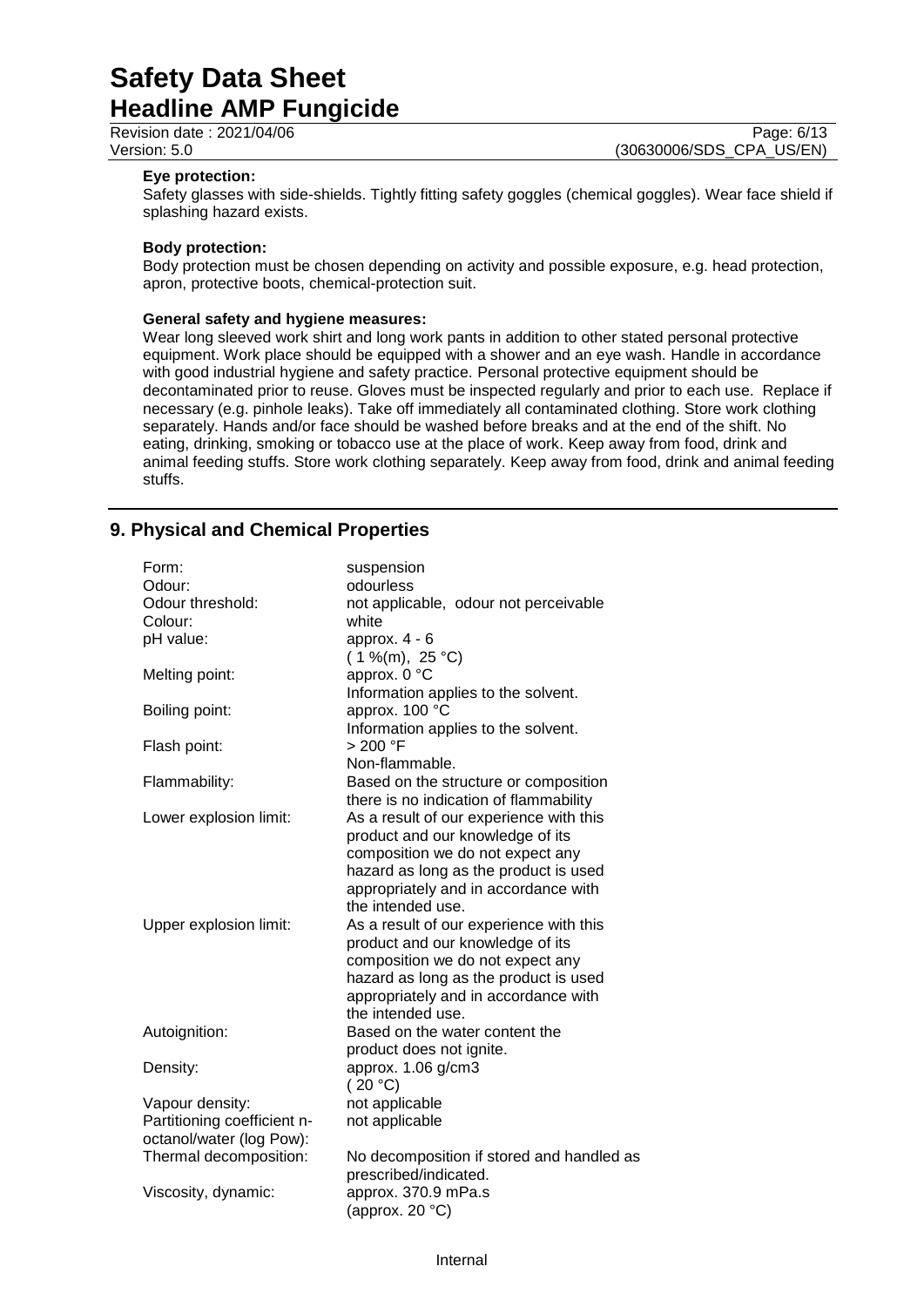Revision date : 2021/04/06 Page: 7/13<br>Version: 5.0 (30630006/SDS CPA US/EN) (30630006/SDS\_CPA\_US/EN)

Solubility in water: dispersible Evaporation rate: not applicable<br>Other Information: If necessary, i

If necessary, information on other physical and chemical parameters is indicated in this section.

## **10. Stability and Reactivity**

## **Reactivity**

No hazardous reactions if stored and handled as prescribed/indicated.

Corrosion to metals: Corrosive effects to metal are not anticipated.

Oxidizing properties: not fire-propagating

## **Chemical stability**

The product is stable if stored and handled as prescribed/indicated.

## **Possibility of hazardous reactions**

The product is chemically stable. Hazardous polymerization will not occur. No hazardous reactions if stored and handled as prescribed/indicated. No hazardous reactions if stored and handled as prescribed/indicated.

#### **Conditions to avoid**

Avoid all sources of ignition: heat, sparks, open flame. Avoid prolonged storage. Avoid electro-static discharge. Avoid contamination. Avoid prolonged exposure to extreme heat. Avoid extreme temperatures.

#### **Incompatible materials**

strong bases, strong acids, strong oxidizing agents

## **Hazardous decomposition products**

Decomposition products:

No hazardous decomposition products if stored and handled as prescribed/indicated., Prolonged thermal loading can result in products of degradation being given off. Hazardous decomposition products: No hazardous decomposition products if stored and handled as prescribed/indicated.

Thermal decomposition: No decomposition if stored and handled as prescribed/indicated.

## **11. Toxicological information**

## **Primary routes of exposure**

Routes of entry for solids and liquids are ingestion and inhalation, but may include eye or skin contact. Routes of entry for gases include inhalation and eye contact. Skin contact may be a route of entry for liquefied gases.

## **Acute Toxicity/Effects**

Acute toxicity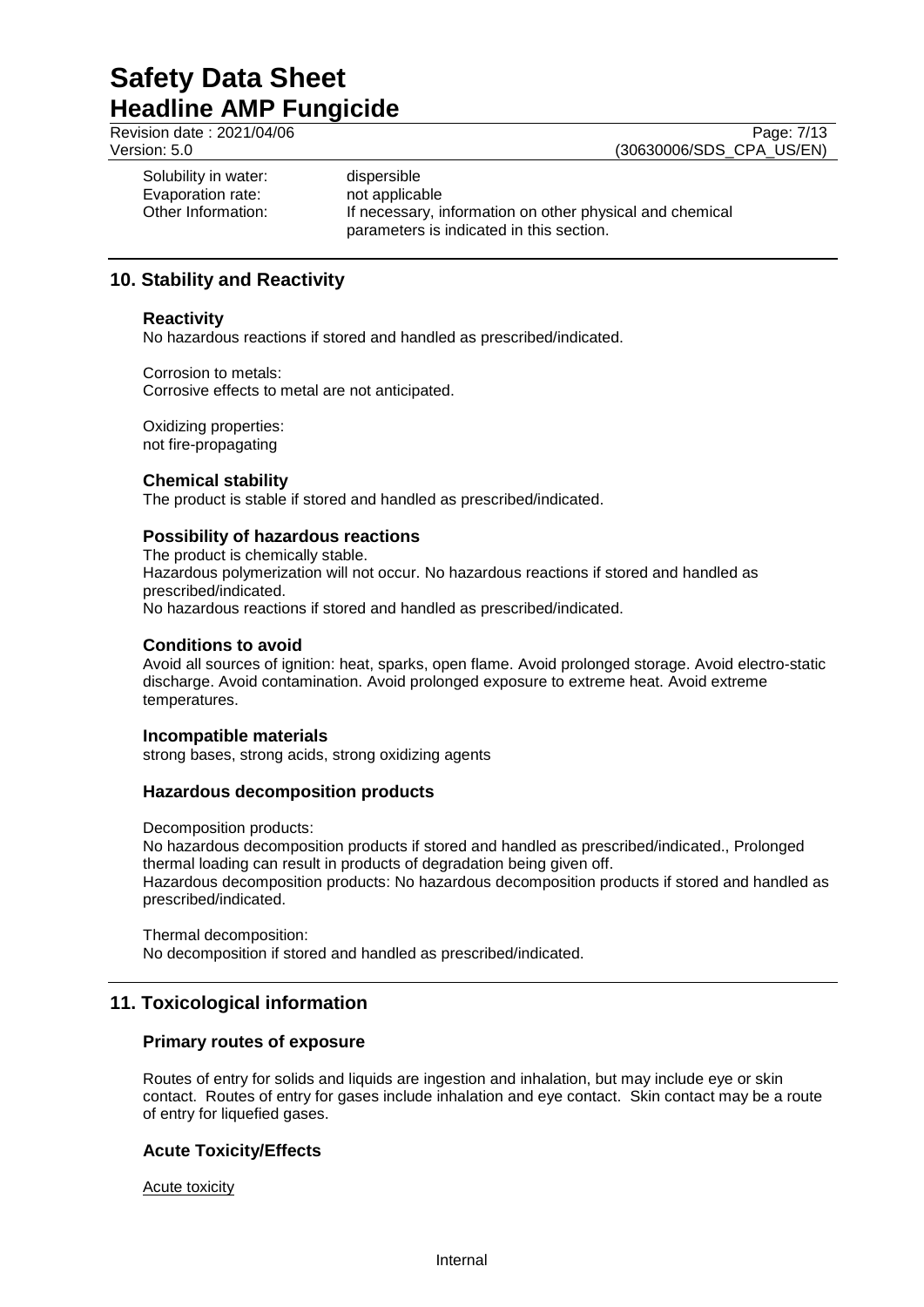Revision date : 2021/04/06 Page: 8/13<br>Version: 5.0 (30630006/SDS CPA US/EN)

(30630006/SDS\_CPA\_US/EN)

Assessment of acute toxicity: Of moderate toxicity after short-term inhalation. Of moderate toxicity after single ingestion. Virtually nontoxic after a single skin contact. The product has not been tested. The statement has been derived from substances/products of a similar structure or composition.

Oral

Type of value: LD50 Species: rat (female) Value: 500 mg/kg (OECD Guideline 423)

Inhalation Type of value: LC50 Species: rat (male/female) Value: 2.73 mg/l (OECD Guideline 403) Exposure time: 4 h

Dermal Type of value: LD50 Species: rat (male/female) Value: > 5,000 mg/kg (OECD Guideline 402) No mortality was observed.

Assessment other acute effects Assessment of STOT single: The available information is not sufficient for the evaluation of specific target organ toxicity.

Irritation / corrosion

Assessment of irritating effects: Not irritating to the eyes. Skin contact causes slight irritation. The product has not been tested. The statement has been derived from substances/products of a similar structure or composition.

Skin Species: rabbit Result: Irritant. Method: OECD Guideline 404

Eye Species: rabbit Result: non-irritant Method: OECD Guideline 405

#### **Sensitization**

Assessment of sensitization: Sensitization after skin contact possible. The product has not been tested. The statement has been derived from substances/products of a similar structure or composition.

Buehler test Species: guinea pig Result: Caused skin sensitization in animal studies.

## **Chronic Toxicity/Effects**

#### Repeated dose toxicity

Assessment of repeated dose toxicity: The product has not been tested. The statement has been derived from the properties of the individual components.

*Information on: pyraclostrobin*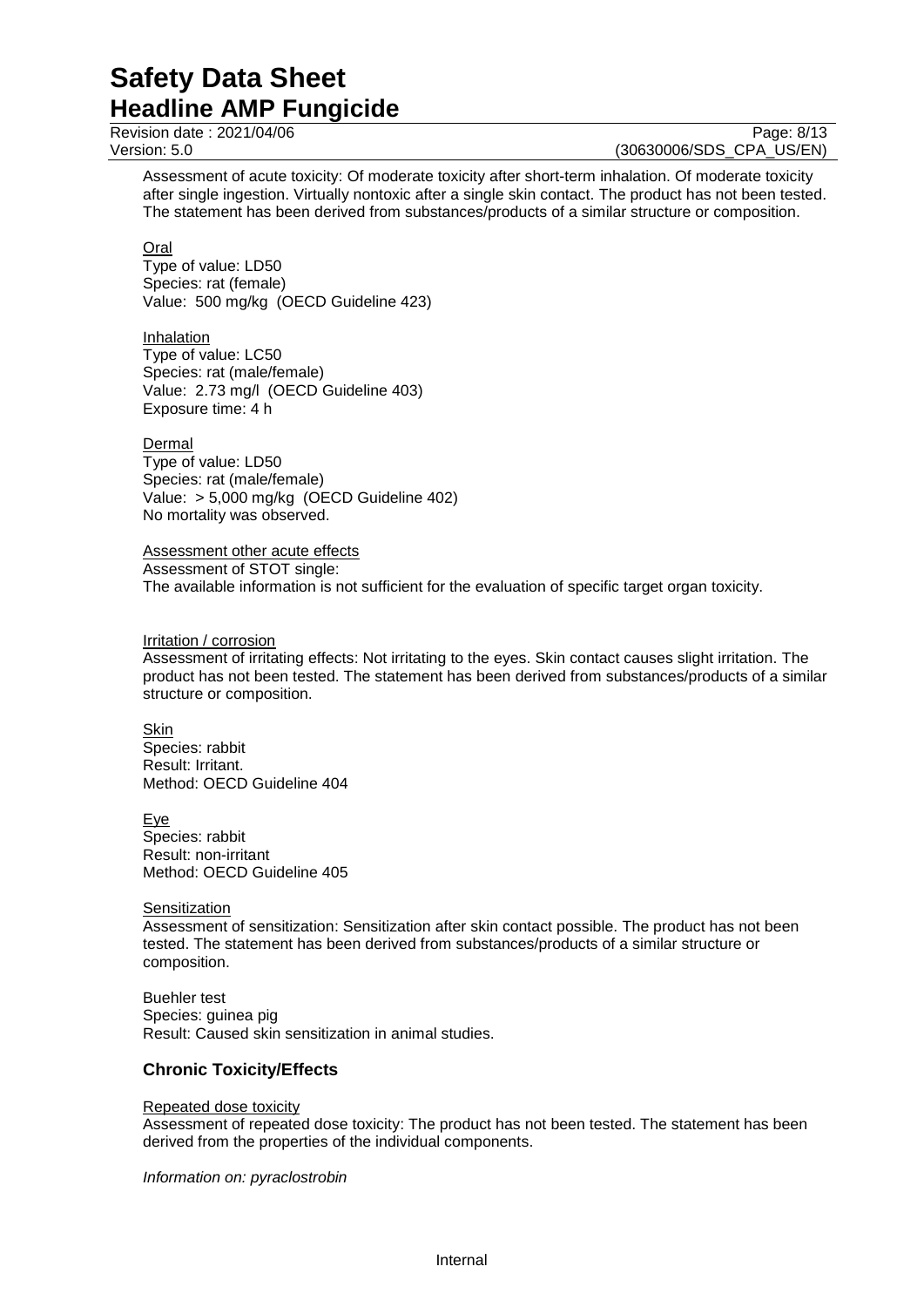Revision date : 2021/04/06 Page: 9/13<br>Version: 5.0 (30630006/SDS CPA US/EN) (30630006/SDS CPA US/EN)

*Assessment of repeated dose toxicity: After repeated exposure the prominent effect is local irritation. The substance may cause damage to the olfactory epithelium after repeated inhalation.*

*Information on: metconazole*

*Assessment of repeated dose toxicity: Adaptive effects were observed after repeated exposure in animal studies.*

----------------------------------

#### Genetic toxicity

Assessment of mutagenicity: The product has not been tested. The statement has been derived from the properties of the individual components. Mutagenicity tests revealed no genotoxic potential.

#### **Carcinogenicity**

Assessment of carcinogenicity: The product has not been tested. The statement has been derived from the properties of the individual components.

#### *Information on: Metconazole*

*Assessment of carcinogenicity: In long-term studies in rodents exposed to high doses, a tumorigenic effect was found; however, these results are thought to be due to a rodent-specific liver effect that is not relevant to humans.*

----------------------------------

#### Reproductive toxicity

Assessment of reproduction toxicity: The product has not been tested. The statement has been derived from the properties of the individual components. The results of animal studies gave no indication of a fertility impairing effect.

#### **Teratogenicity**

Assessment of teratogenicity: The product has not been tested. The statement has been derived from the properties of the individual components.

#### *Information on: metconazole*

*Assessment of teratogenicity: Indications of possible developmental toxicity/teratogenicity were seen in animal studies.*

----------------------------------

## **12. Ecological Information**

#### **Toxicity**

Aquatic toxicity

Assessment of aquatic toxicity:

The product has not been tested. The statement has been derived from the properties of the individual components. Very toxic to aquatic organisms. May cause long-term adverse effects in the aquatic environment.

#### Toxicity to fish

*Information on: Pyraclostrobin LC50 (96 h) 0.0062 mg/l, Oncorhynchus mykiss (OECD 203; ISO 7346; 84/449/EEC, C.1, static) The statement of the toxic effect relates to the analytically determined concentration.*

*Information on: metconazole LC50 (96 h) 2.1 mg/l, Oncorhynchus mykiss*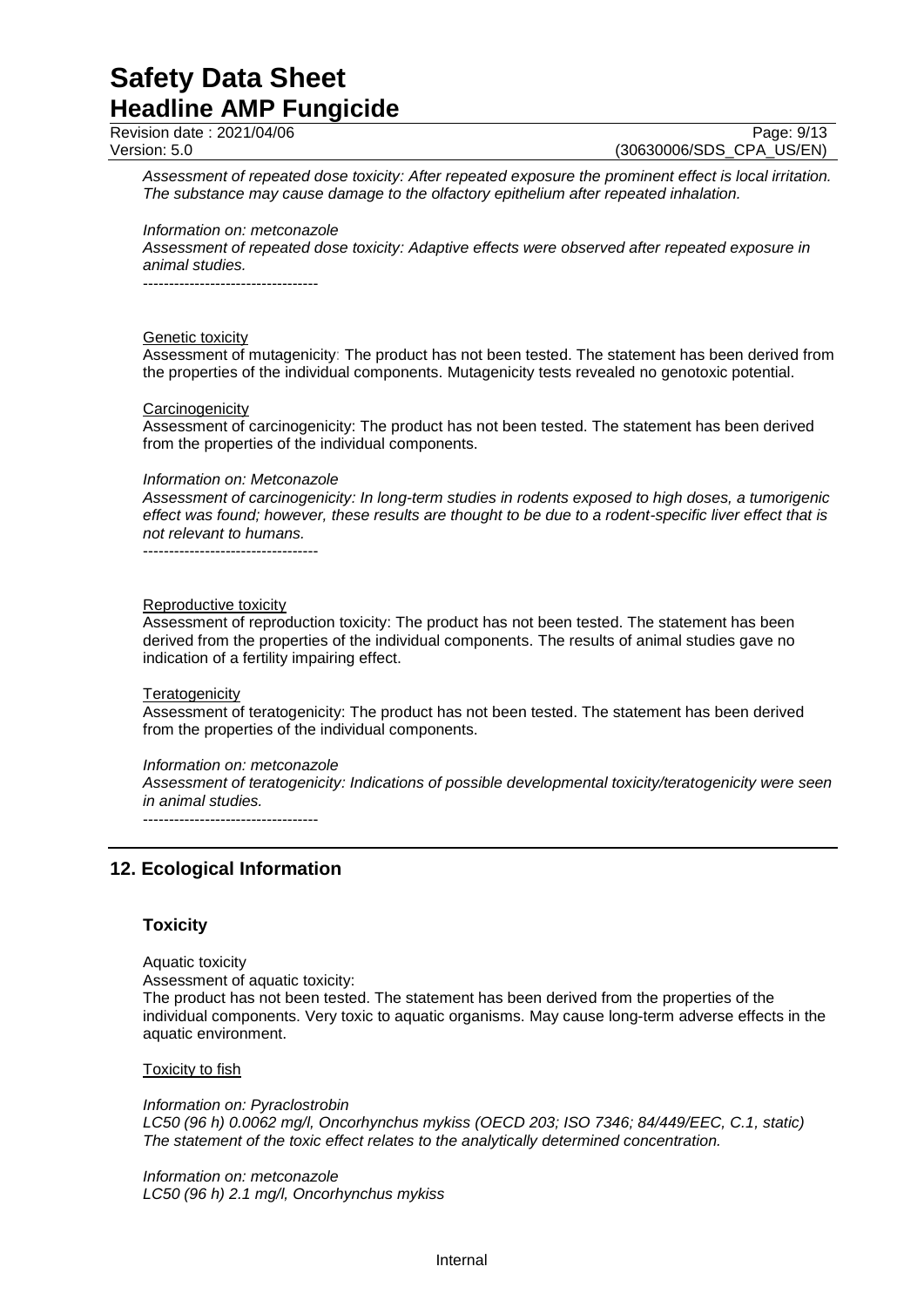Revision date : 2021/04/06 Page: 10/13 Version: 5.0 (30630006/SDS\_CPA\_US/EN)

----------------------------------

#### Aquatic invertebrates

*Information on: Pyraclostrobin EC50 (48 h) 0.016 mg/l, Daphnia magna (OECD Guideline 202, part 1, static) The details of the toxic effect relate to the nominal concentration.*

*Information on: metconazole EC50 (48 h) 4.2 mg/l, Daphnia magna* ----------------------------------

#### Aquatic plants

*Information on: Pyraclostrobin EC50 (72 h) > 0.843 mg/l (growth rate), Pseudokirchneriella subcapitata (OECD Guideline 201) The statement of the toxic effect relates to the analytically determined concentration.*

*Information on: metconazole EC10 (7 d) 0.004 mg/l, Lemna gibba EC50 (7 d) 0.527 mg/l, Lemna gibba No observed effect concentration (7 d) < 0.003 mg/l, Lemna gibba EC50 (72 h) 2.2 mg/l, Selenastrum capricornutum No observed effect concentration (72 h) 0.38 mg/l, Selenastrum capricornutum* ----------------------------------

#### **Persistence and degradability**

Assessment biodegradation and elimination (H2O) The product has not been tested. The statement has been derived from the properties of the individual components.

Assessment biodegradation and elimination (H2O)

*Information on: pyraclostrobin*

*Not readily biodegradable (by OECD criteria).*

*Information on: metconazole*

----------------------------------

*Not readily biodegradable (by OECD criteria).*

#### **Bioaccumulative potential**

Assessment bioaccumulation potential The product has not been tested. The statement has been derived from the properties of the individual components.

Bioaccumulation potential

*Information on: pyraclostrobin*

*Bioconcentration factor: 379 - 507, Oncorhynchus mykiss (OECD-Guideline 305) Accumulation in organisms is not to be expected.*

*Information on: metconazole*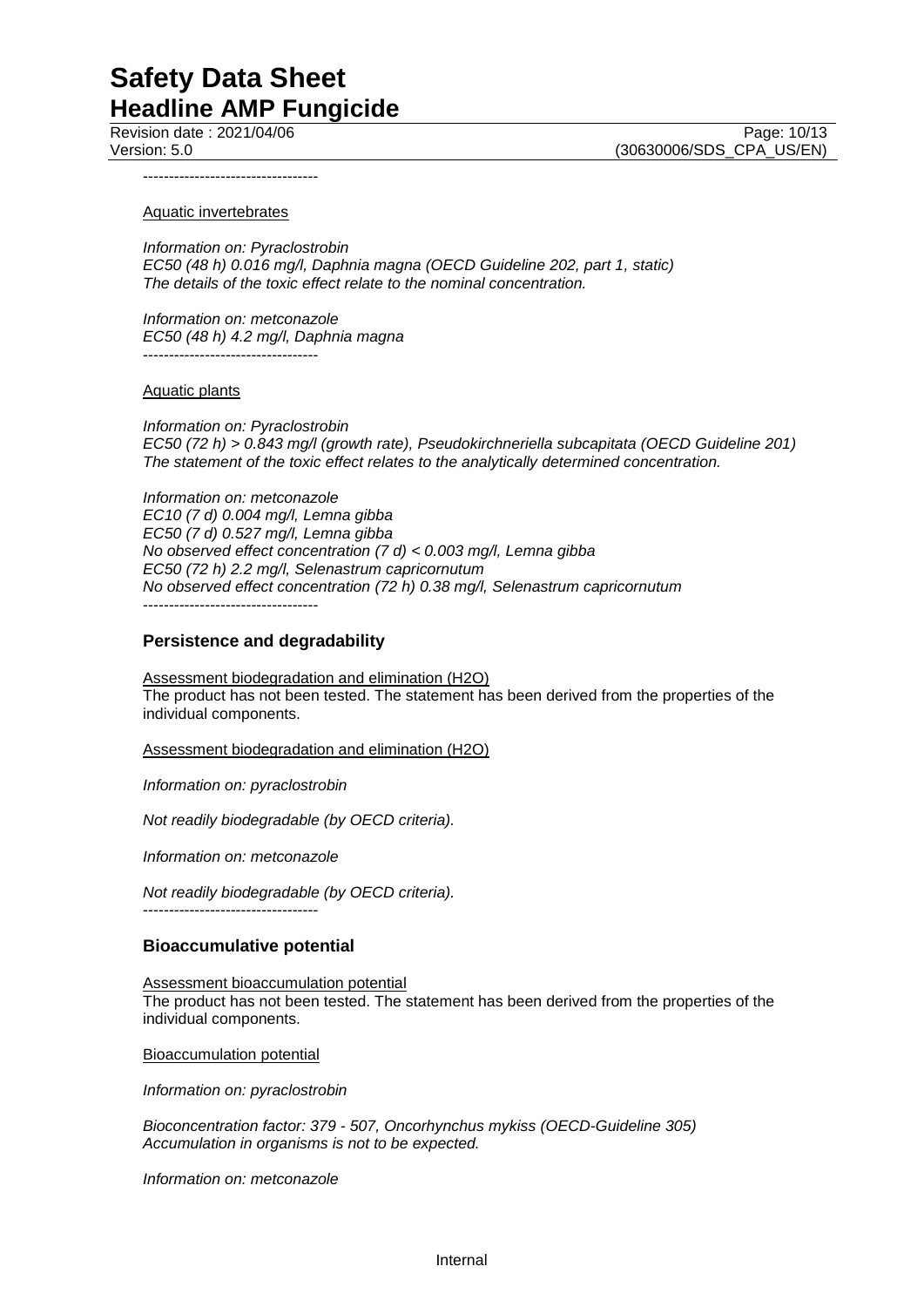Revision date : 2021/04/06 Page: 11/13<br>Version: 5.0 (30630006/SDS CPA US/EN) (30630006/SDS\_CPA\_US/EN)

*Bioconcentration factor: 51 - 80, Lepomis macrochirus Does not accumulate in organisms.* ----------------------------------

## **Mobility in soil**

Assessment transport between environmental compartments The product has not been tested. The statement has been derived from the properties of the individual components.

#### *Information on: pyraclostrobin*

*Following exposure to soil, adsorption to solid soil particles is probable, therefore contamination of groundwater is not expected.*

*Information on: metconazole*

*The substance will not evaporate into the atmosphere from the water surface. Following exposure to soil, adsorption to solid soil particles is probable, therefore contamination of groundwater is not expected.*

----------------------------------

## **Additional information**

Other ecotoxicological advice: No data available for the preparation. The ecological data given are those of the active ingredient.

## **13. Disposal considerations**

#### **Waste disposal of substance:**

Pesticide wastes are regulated. Improper disposal of excess pesticide, spray mix or rinsate is a violation of federal law. If pesticide wastes cannot be disposed of according to label instructions, contact the State Pesticide or Environmental Control Agency or the Hazardous Waste representative at the nearest EPA Regional Office for guidance.

#### **Container disposal:**

Rinse thoroughly at least three times (triple rinse) in accordance with EPA recommendations. Consult state or local disposal authorities for approved alternative procedures such as container recycling. Recommend crushing, puncturing or other means to prevent unauthorized use of used containers.

## **RCRA:**

This product is not regulated by RCRA.

## **14. Transport Information**

**Land transport** USDOT

Not classified as a dangerous good under transport regulations

| Sea transport<br>IMDG. |         |
|------------------------|---------|
| Hazard class:          | 9       |
| Packing group:         | ш       |
| ID number:             | UN 3082 |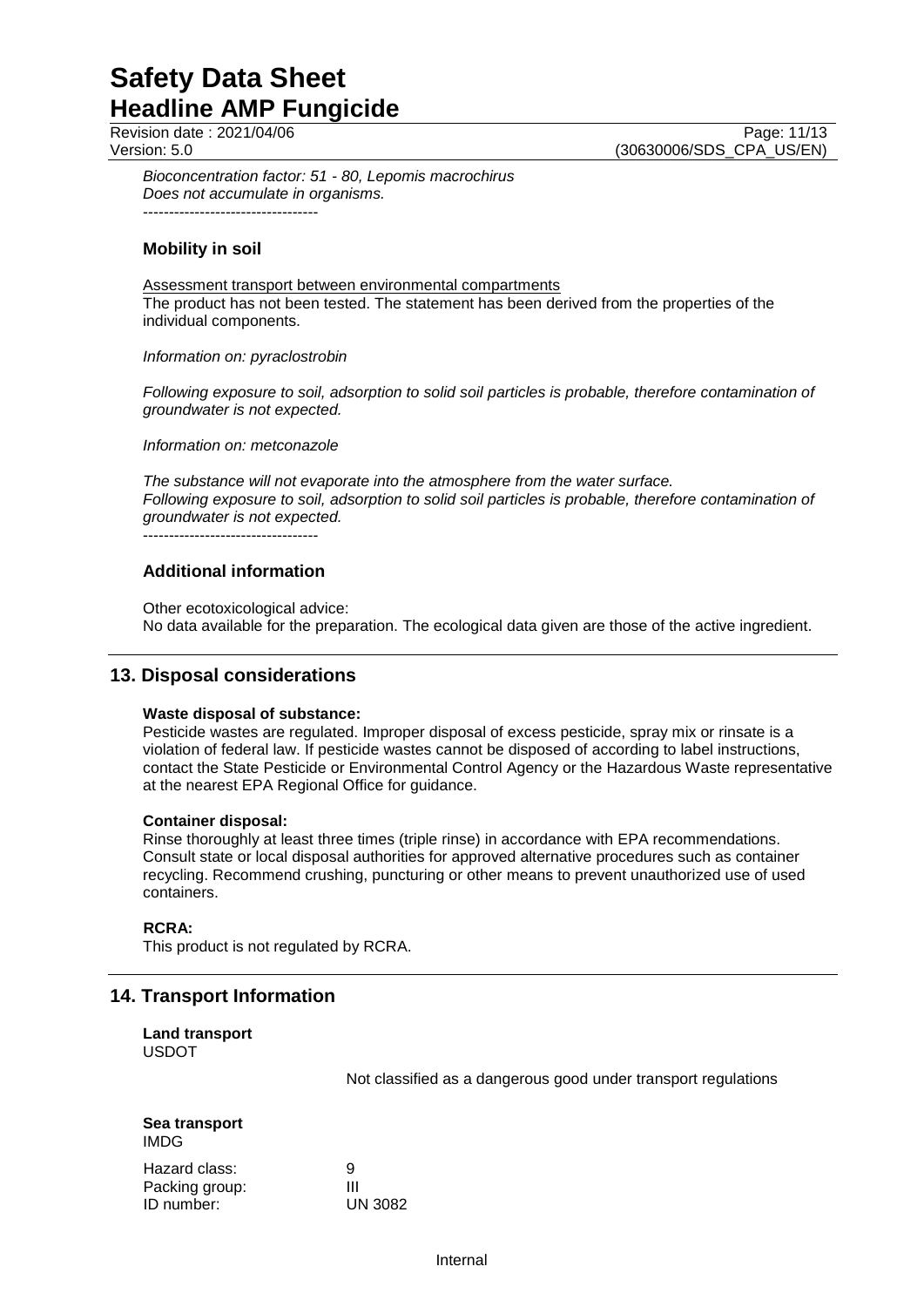| Revision date: 2021/04/06<br>Version: 5.0                                               | Page: 12/13<br>(30630006/SDS CPA US/EN)                                                                                       |
|-----------------------------------------------------------------------------------------|-------------------------------------------------------------------------------------------------------------------------------|
| Hazard label:<br>Marine pollutant:<br>Proper shipping name:                             | 9, EHSM<br>YES.<br>ENVIRONMENTALLY HAZARDOUS SUBSTANCE, LIQUID,<br>N.O.S. (contains PYRACLOSTROBIN, METCONAZOLE)              |
| Air transport<br>IATA/ICAO                                                              |                                                                                                                               |
| Hazard class:<br>Packing group:<br>ID number:<br>Hazard label:<br>Proper shipping name: | 9<br>Ш<br>UN 3082<br>9, EHSM<br>ENVIRONMENTALLY HAZARDOUS SUBSTANCE, LIQUID,<br>N.O.S. (contains PYRACLOSTROBIN, METCONAZOLE) |

Product may be shipped as non-hazardous in suitable packages containing a net quantity of 5 L or less under the provisions of various regulatory agencies: ADR, RID, ADN: Special Provision 375; IMDG: 2.10.2.7; IATA: A197; TDG: Special Provision 99(2); 49CFR: §171.4 (c) (2).

## **15. Regulatory Information**

## **Federal Regulations**

## **Registration status:**

Chemical TSCA, US blocked / not listed

Crop Protection TSCA, US released / exempt

**EPCRA 311/312 (Hazard categories):** Refer to SDS section 2 for GHS hazard classes applicable for this product.

| <b>State regulations</b> |                          |                                       |
|--------------------------|--------------------------|---------------------------------------|
| <b>State RTK</b>         | <b>CAS Number</b>        | <b>Chemical name</b>                  |
| NJ                       | $57 - 55 - 6$            | Propylene glycol                      |
| РA                       | $57 - 55 - 6$<br>77-78-1 | Propylene glycol<br>dimethyl sulphate |

## **Safe Drinking Water & Toxic Enforcement Act, CA Prop. 65:**

## **BASF Risk Assessment, CA Prop. 65:**

Based on an evaluation of the product's composition and the use(s), this product does not require a California Proposition 65 Warning.

## **NFPA Hazard codes:**

Health: 2 Fire: 1 Reactivity: 1 Special:

## **Labeling requirements under FIFRA**